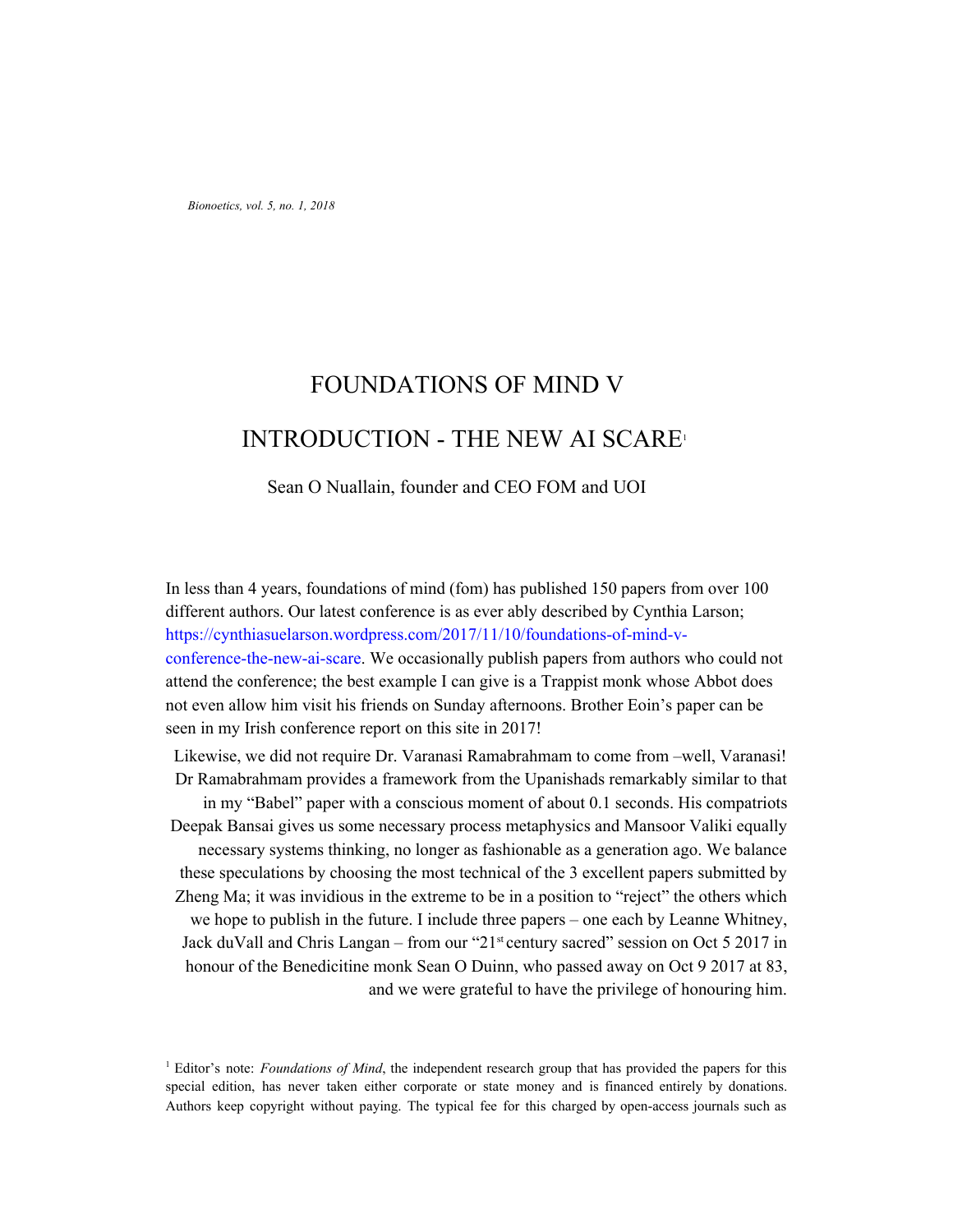those published by PLOS, is around \$2k. If you value this project, and wish to see further such proceedings from this group, we ask you to consider donating to *Foundations of Mind* – as little as \$5 per download, through their website: http://www.foundationsofmind.org/donate. This will ensure there will be further published proceedings on the foundations of mind like this one for you and others to enjoy free.

www.bionoetics.org 1

#### BIONOETICS 2

The redoubtable Jack Sarfatti is no monk, but is not included in Cynthia's report as he attended the Bohm centenary in London. His claim to have solved the hard problem (HP) of consciousness is not really borne out in this rather meandering paper so here is a summary of his view as proposed by his close colleague Paul Zielinski of the fom discussion list, and the pilot wave is seen as a Qubit field:

> He says that qualia are what physical information *feels like inside* the Q (quantum – ed.) field, which is no different from Leibniz, for example, attributing "indistinct perceptions" to a rock -- except that Jack attributes this to the PQM (post quantum mechanics – ed.) guide field instead, which he considers to be a physical entity. The point here is that the Q-field is where information about the outside world is processed by the mind. Its observable physical behavior is a *physical correlate* of awareness, just like those CT scans that show what happens physically in people's brains when they are looking at various objects.

In short, the HP is either a perennial Wittgensteinian "puzzle" given new gloss or it is a real *explanandum* to be couched in the terms of information theory. Insofar as it is coherent qua information, it should be solved with an encompassing physical formalism – like the Bohmian "post quantum" system – with plausible links to subjective experience as Sarfatti et al supply here. Otherwise it is simply Lennon's rhetorical "How many holes does it take to fill the Albert Hall?". The answer; either 42 or 4,000 (holes in Bolton, Lancashire)!

We announced this conference as follows;

*"Foundations of mind 5; The new AI scare*

*Nov. 3–4, 2017 • Room 304, CIIS 1453 Mission St, San Francisco, CA 94103.*

*AI systems will keep us as pets. Massive unemployment as computers learn to drive cars, translate accurately, stock shelves, and much else. Silicon-based life forms*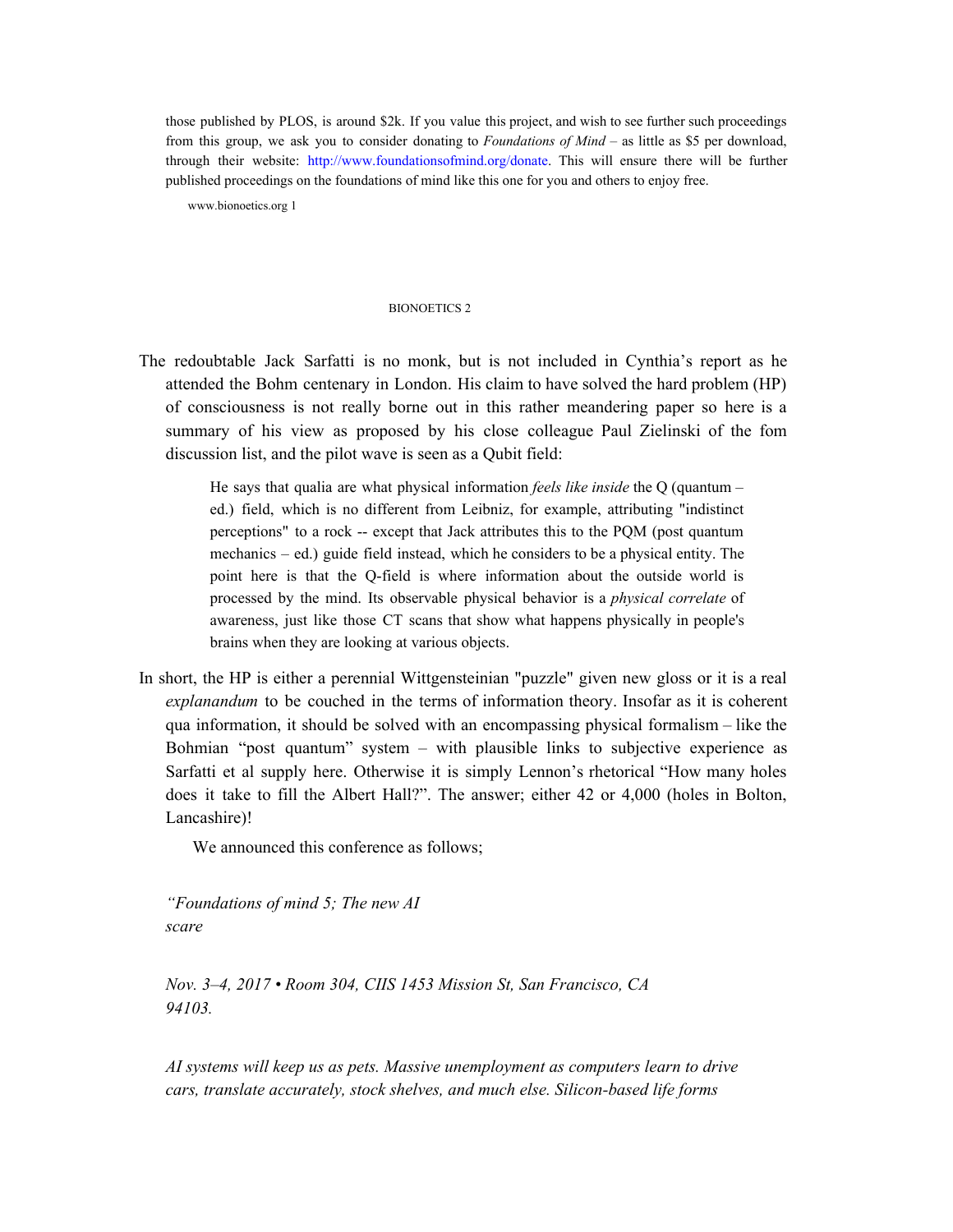## *reflecting on the brief carbon-based intelligence era before the singularity.*

All of these themes are rampant in the second decade of the 21<sup>st</sup> century. Yet they do not reveal the full story. The "pets" idea, repeated ad nauseam by Elon Musk, is an echo of Marvin Minsky a generation ago. It is a safe bet that no, you will not be ordering a driverless taxi to take you to a random destination you specify anytime before 2022. The much-vaunted successes of Deep Thought are due to a venerable algorithm called stochastic gradient descent, which now converges to a solution because computers are about 100 million times faster than they were during the last AI scare of the 1980's and almost infinitely faster than during Minsky's abortive 1950's scare.

#### SEAN O NUALLAIN 3

- This session invites papers on what computers, even now, can't do and above all why that is the case. It encourages participants to speculate on aspects of the architecture of the cortex that allows a 20 Watt "computer" to outperform machines with Terahertz speed and petabyte memory. It invites papers on quantum computation as a natural outcome of human cognition and noesis. It also welcomes those who in turn wish to usher in the new post-singularity era. After all, the phrase and concept originally derive from Johnny von Neumann, the founder of many aspects of computing as well as quantum mechanics.
- Above all, we invite recapitulation of the themes broached in Penrose's masterpiece about the relationship between consciousness and computability. His viewpoint fused elements from the theory of computability (partially recursive functions), non- determinism, tiling theory and phenomenology. The relationship with formal language theory was not explored, nor was an explicit engagement with the fact that all observer- dependent measurement in QM involves the infinite. The re-assertion of human noesis may pave the way for that of human dignity.

Specifically, we invite papers on the following themes; 1. Machine Translation (MT). Computers have been getting MT almost right since the 1950's. attendees are asked to consider two dilemmas; that checking a translation is at least as time-consuming as producing one, and that 99.9% correct is not good enough even for an academic textbook. 2. Kill Chain; use of AI systems in the "Kill Chain" in combat is burgeoning. Yet it is being done in the face of objections like military strategists Rivollo and van Riper, who insist on precise targeting and reading of the enemy's psychology. 3. Neglected research: the apparent magic wrought by the likes of Sutskever at Google has meant that linguistics research into issues like speech-acts and conversational implicatures is being elided? The inappropriate use of the word "neural" as a modifier for convolutional nets has led to neuroscience reverting to its 1940's archetype with invasive fiddling around under the hood again the method *de jour*? 4. Language was famously promoted as the royal road to the infinite by the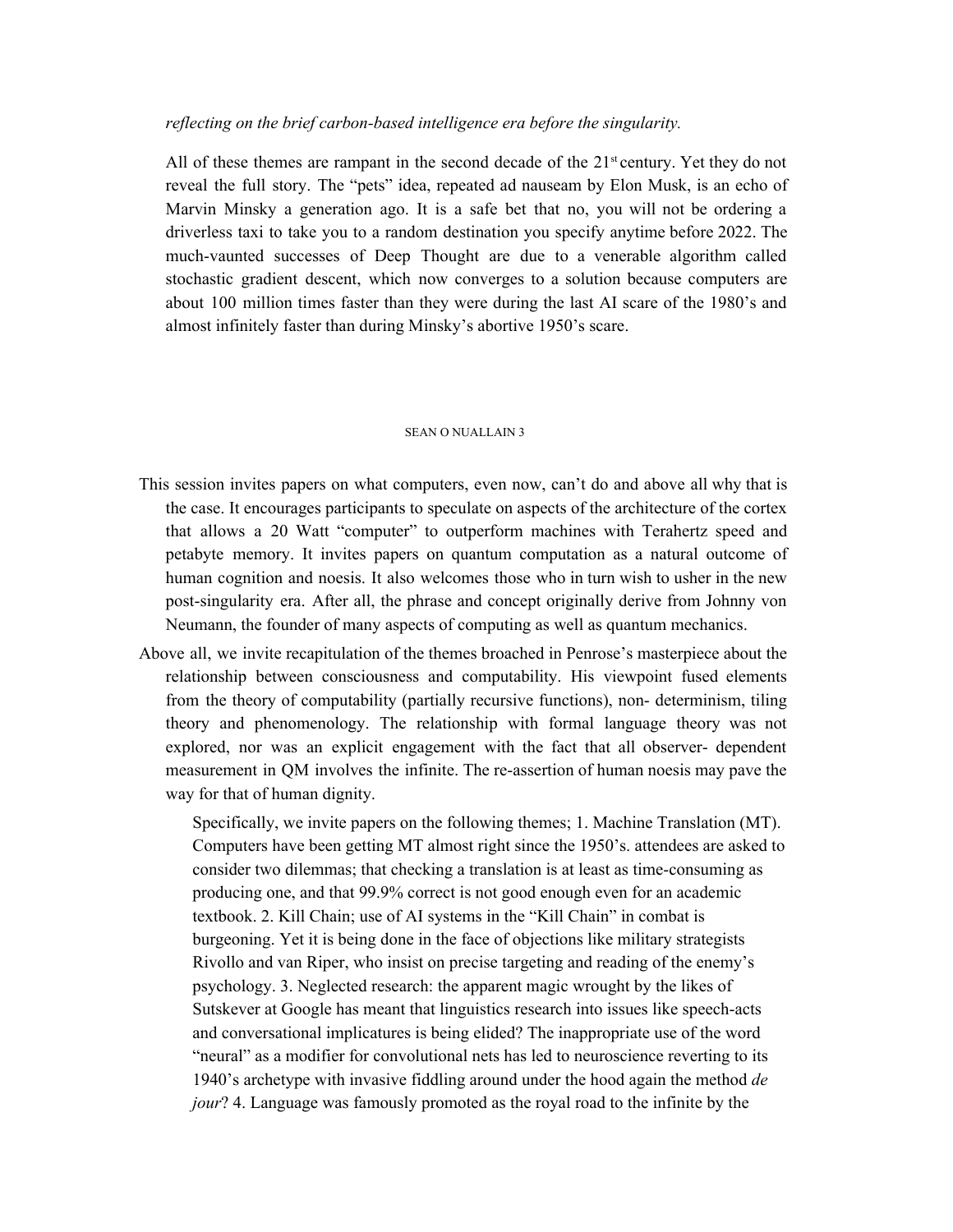symbolists. What is the relation between their "semantic transcendentalism" and the role of infinite quantities in quantum mechanics? What does this mean for AI? 5. Finally, we invite papers that explore the fact that ordering on a smartphone has met that both AirBnB and Uber were somehow exempt from normal regulations for accommodation and transport (in the meantime the European court ruled against the latter on this point – ed.) Could this AI scare be a way of persuading us that resistance is futile in our Taskrabbit dystopia? Papers also are welcome that explain that it is in fact a Utopia. Or is it arguable that the

#### BIONOETICS 4

successes of Google, Facebook et al are largely based on truly cosmic levels of copyright violation, and that states should administer many of their functions under the rubric of public libraries (and indeed e-mail systems) Papers also are invited on the classic foundations of mind themes; the formal inadequacy of received accounts of mind and brain; the foundations of biology; the observer in physics; quantum mind.

*Special sessions, fom 5 Room 304 CIIS Fri 3 Nov 2pm – late!*

*Launch of Henry Stapp's latest book, "Quantum Theory and Free Will: How Mental Intent Translates into Bodily Action" (Springer, 2017)*

The great Henry Stapp, an alumnus of both Pauli's and Heisenberg's labs, has just released a book a few months short of his 90<sup>th</sup> birthday. It argues that responsible human action has a correlate in quantum mechanics, with Von Neumann's classic treatise demonstrating how pure mind can choose a neural correlate in the cortex to make a measurement. Of course this is controversial, and we invite papers addressing it.

*(Post) Quantum computation and the foundations of physics*

*Special session, fom 5 Room 304 CIIS Sat 4 Nov 2pm – late!*

The issue of now a true (post) quantum computer will work cannot be debated without engagement with foundational physics issues like a unification of general relativity with QM. Penrose's response has been clear; quantum gravity supplies such unification. Since alternatives exist, Penrose's view cannot remain the last word. Intriguingly, the Bohmian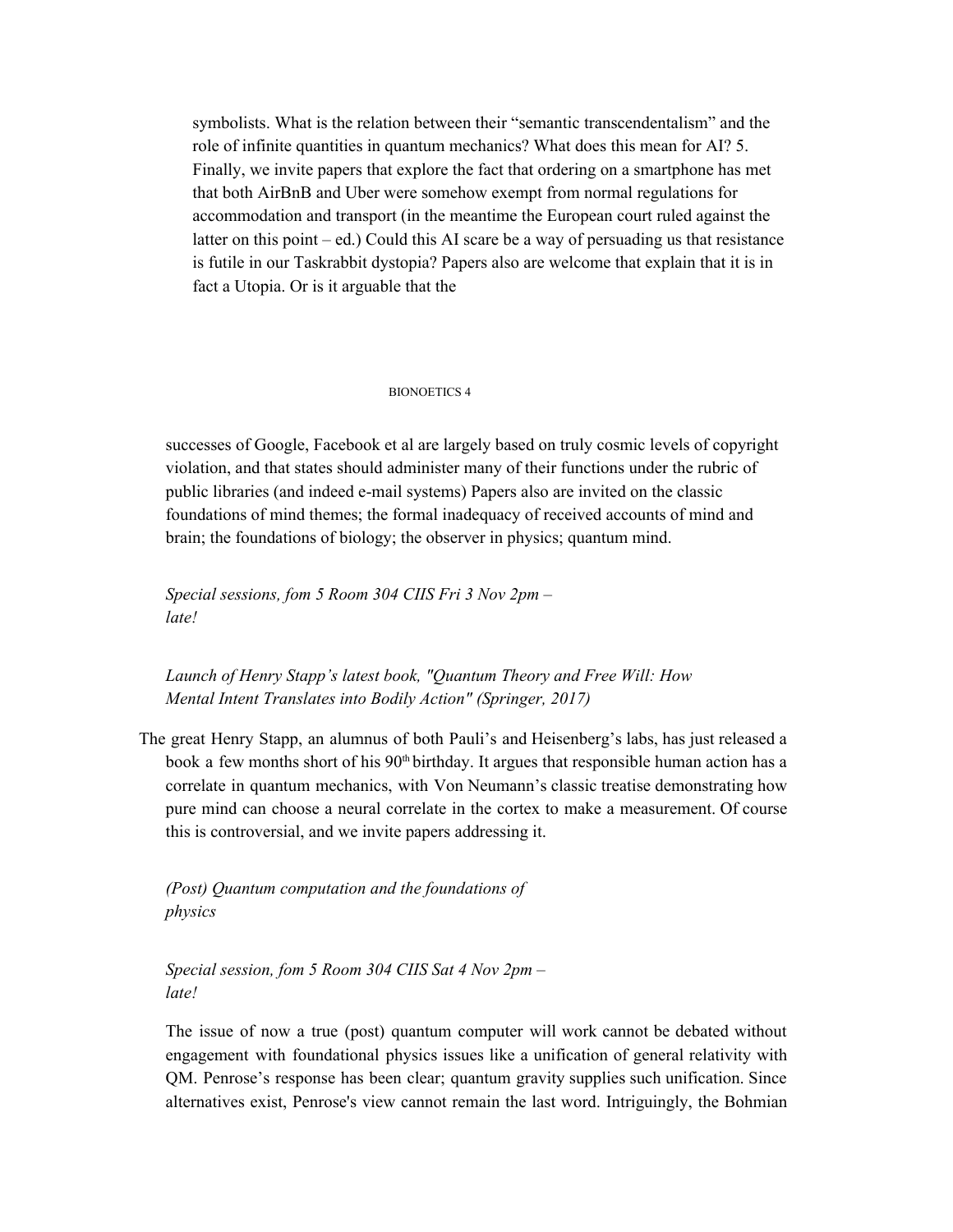version of Post QM facilitates a dual mind-matter description, using the battle-tested Action-Principle Lagrangian formalism, of a mental Qubit field pilot wave interacting with classical matter dynamical degrees of freedom (aka "hidden variables" "beables") as the substrate for what later becomes consciousness, now biological and in the near future artificial. In fact, computational non-determinism can be achieved through schemas open to retrocausality, ranging from Aharonov's to Cramer's, and envision technological applications from truly conscious AI, teleportation as the no- cloning theorem is refuted, and the end of the RSA algorithm. The active interest of the intelligence services with telepathy research, and the CIA's stated satisfaction with their remote viewing initiative, was premiered through Russell Targ at FOM 4 in Jan 2017, in a video we at fom released in august 2017 from a talk Russell gave fom 4 in Jan 27 2017,

The format of this session is invited papers, followed by refereed such, As well as the

#### SEAN O NUALLAIN 5

topics above, we invite treatment of closed time curves, formal language recognition, biosemiotics and other topics writers can establish bear on the issue. Please submit a 500 word abstract to universityofireland@gmail.com by Oct 1; invite to present by Oct 8

2017" Cynthia leaves one presented paper out, and we can thank the SF Bay traffic for this; the one in which I introduced the conference. It outlined the metaphysical and epistemological background to what we do, is a *summa* of my work 2014-2017 which I did not have time to make shorter, and is featured implicitly below in this introduction. My deterritorialization paper alludes to religious and societal aspects. Please note that the repeated references to "Celtic Europe" are made fully in the knowledge that no such imperium ever existed, but that it seems to be the only non-discredited cultural affiliation in Europe that can cater for diverse ethnicities; the others are empires or "ecumenisms", empires like the UK that dare not speak their name as such. In a previous article, I argued for panentheism as the natural credo of "Celtic Europe".

Yet fom is after even bigger game and we will take a moment to look at it and the resulting "Bionoetics" framework. An advisory; I am well aware of issues like those surrounding propositional attitudes, substance dualism, quantum ontologies, non-coding dna, decoherence in biological systems, the importance of timing in neural firing, moral and epistemological relativism, and indeed state and civil society and so on. To explain how the Bionoetics framework encompasses these and myriad other issues has been one of the tasks of our publication series, and I'm not going to attempt to recapitulate it here.

## FROM FOUNDATIONS OF MIND TO BIONOETICS

The project began with a conference in March 2014 (published in June 2014 as FOM 1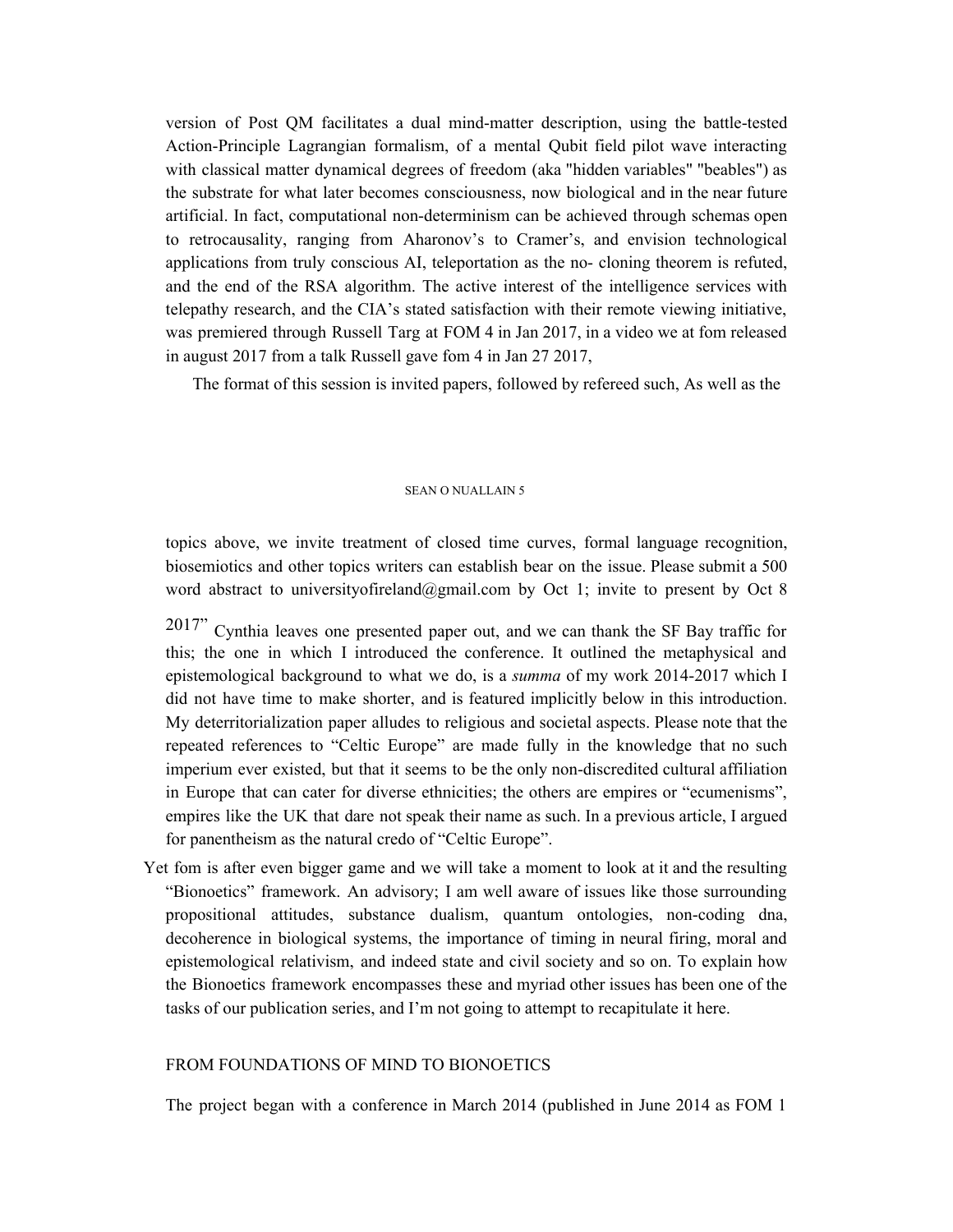and in 2016 as the "dualism" book) opened by the scholars Jacob Needleman and Robert Spitzer speaking about the science/religion debate from the complementary angles of transcendence and the cosmic order dealt with by the anthropic principle. That conference also explored the relationships between mental concepts as used in cog sci and QM, as well as the notion of what constitutes formal adequacy in theories of mind. In later conferences, we focused on - inter alia - ecological thought, the foundations of biology, ontology and science, neurodynamics meeting QM, and the AI scare here. We received many fine papers on ancillary themes, most of which are published by us here and did not require the author giving up copyright, or paying to keep copyright.

Formal adequacy became a leitmotif. It seems self-evident that the brain cannot in formal terms be simpler than the mathematics it produces. It is likely that co-ordinate free flows, treatable by Lie groups and higher-order tensors, is as close as we're going to get to the native language of the brain. Math, in turn, we treat as a language capable of

#### BIONOETICS 6

the most veridical and elliptical description of reality that can reliably be communicated. We leave open the idea that individuals may possess an even more powerful ideolect.

- The founder's experience of academia is relevant as motivation for the radical intellectual and personal freedom we espouse. In the first instance, he was tenured at 29 and created the first new degree programme at Ireland's first new university, with the courses he designed being accepted for credit at Bielefeld, Saarbrucken, the University of Lorraine, Paris 7, Gothenburg, and many others.
- From 1999, in conjunction with what increasingly looks like a neocolonial development in Ireland, there was a notorious and disgraceful attempt wholly to remove state universities from any statutory supervision prior to their explicitly announced planned privatization. All this while setting a global precedent in summarily dismissing tenured academics without cause and abusing students, the better to turn the latter (and indeed the former) into corporate drones, stealing money and property, and much else. While all of this was flagrantly illegal, and over a dozen civil cases right up to supreme court level were fought and lost by the neoliberal elite, nobody has been punished.
- It is worth characterizing this coup. In "Overthrow" Kinzer (2006, NY: Times books) spells out the regime change the US government, recently through the CIA, has perpetrated from Hawaii through Honduras, Guatemala, Iran, Vietnam, Iraq and so on. Indonesia, he argues, does not qualify. However, the parcelling out of Indonesian wealth described by John Pilger is perhaps the most similar to Ireland.
- We have a specific culprit. Science foundation Ireland was largely set up by a trustee of the CIA's venture wing, Anita Jones of InQTel, whom the WSJ has accused of profiting personally from her position, and is extravagantly funded by the Irish taxpayer to provide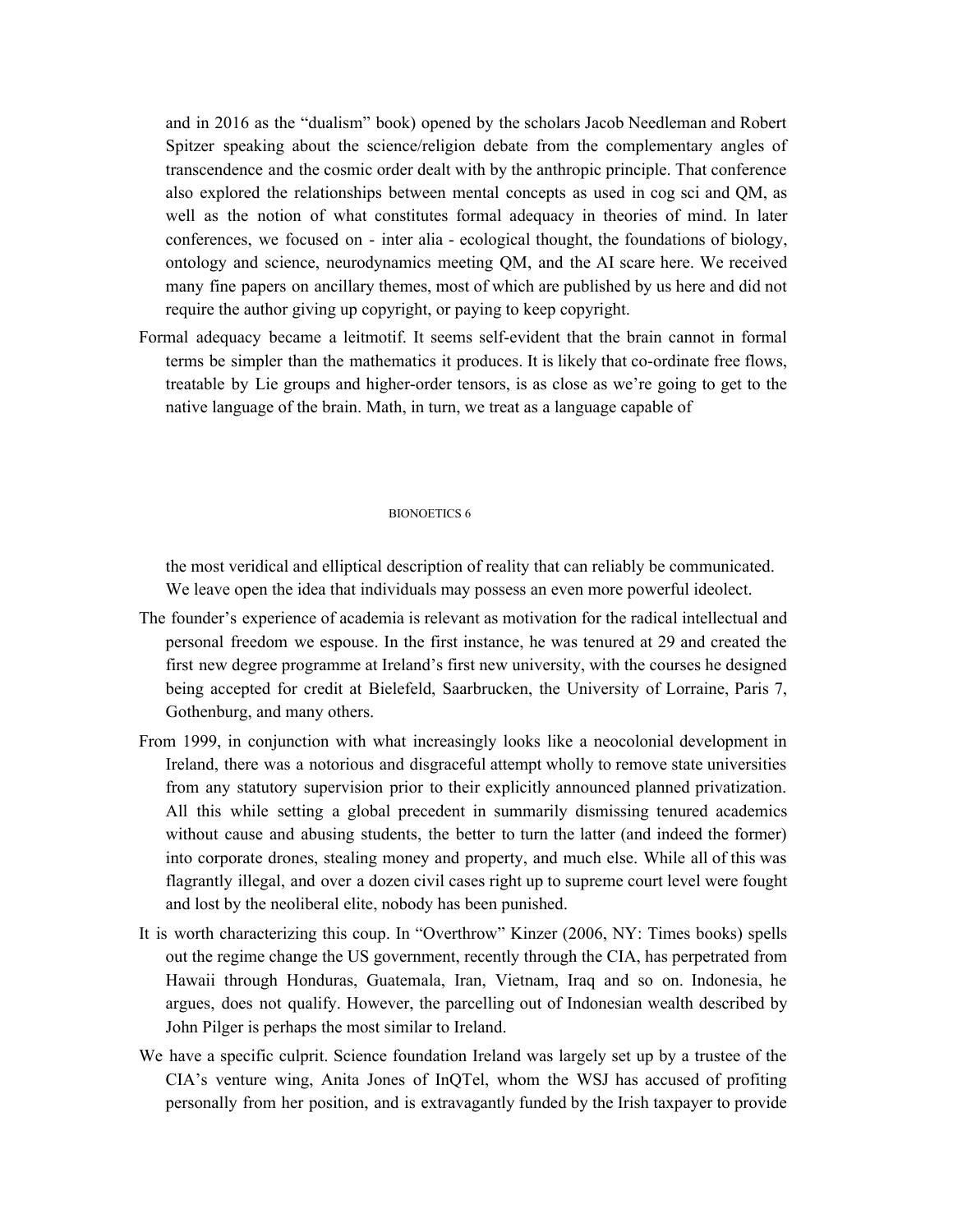services for the CIA, including research goals identical with InQTel in communications and specific aspects of biology.

- Many experiments were run eg fixing mortgage defaulters with the full debt after eviction; Trump's cabinet pick Wilbur Ross benefited handsomely from this, after clearly getting inside information on state investment in a failing bank he then bought part of. Coupled with that was an assault on identity, exemplified by the deliberate destruction of the native software and music industries. All that can be repaired.
- Moreover, the Irish state's obsession with silicon Valley companies in Ireland is very CIA. (Let us note the least they owe is is a blockchain peer-to-peer system of payment so that creators can get paid. I'm not holding my breath, and such an internet should be created in the 15% or so of the internet infrastructure that is public).
- As the Moroccans might say, one swallow does not a winter make. What else went on? The use of law as instrument in my case and others was unprecedented in Irish history. The state was perfectly prepared to countenance a situation in which all its edicts

#### SEAN O NUALLAIN 7

were illegal, and that came home to roost in the Irish water fiasco, wherein they had to repay those "citizens" who had paid the illegally fixed charges.

- The whole world lost when the boomer generation in the USA allowed Obama to criminalize the Occupy movement, spy on them as their house prices and 401 (k)'s were doing so well. Ireland may come to mean "Saoirse" –freedom again as our political system is clearly one that never expected another election after 2004. as my final paper shows, the opposition is actually in cahoots (sorry – "supply and confidence") with the government and this is inherently unstable.
- The founder initially had a background in cog sci, particularly comp sci, linguistics, and psych, and his general scientific chops were fortunately and rather providentially deepened by a decade (2002-2012) at Stanford and Berkeley where he worked with the late greats Richard Strohman on epigenetics and metabolism in biology, with Walter Freeman on neurodynamics, and with Pat Suppes on tough-minded axiomatic-based approaches to problems of mind and world.
- As DCU in Ireland had seized all his intellectual property, including books, notes and the software that had prompted an NDA with Stanford in 2001, and only after repeated visits to the cops did they commit to returning the books and notes (not the s/w), this was just as well (see my 2017 conference report on "Parallel Irelands", IP section).Moreover, the pretext for dismissing him summarily was his refusal to "arrange" a meeting whose arrangement would have resulted in him and other tenured academics now all being subject to such dismissal 9ie immediate and without cause). He has earned less in the past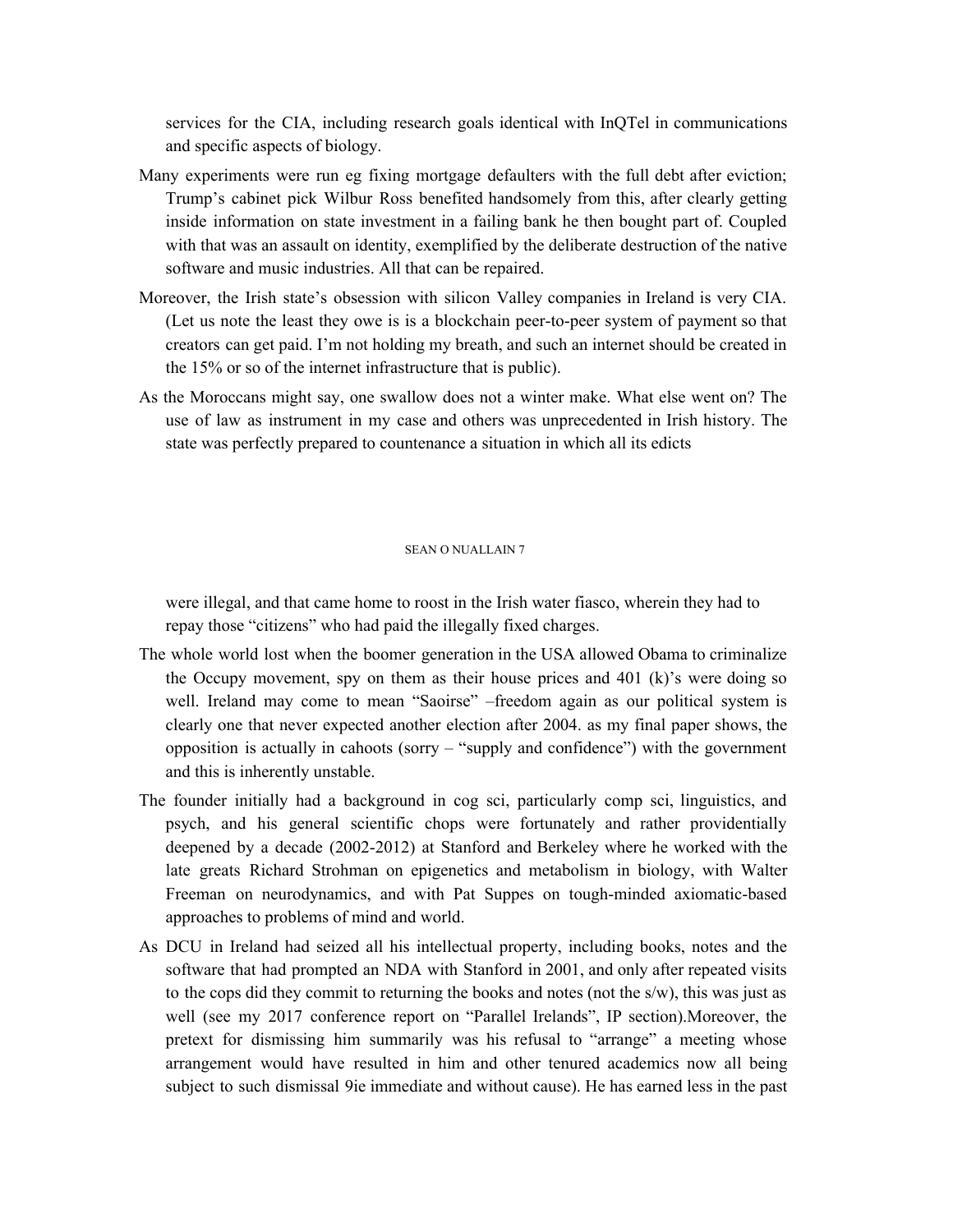15+ years than 2 months' worth of his salary and had to sell the house he grew up in; however, he refused a deal (delivered in our parliament) to walk away in exchange for full salary and various other less criminal blandishments done through the union. (Irish university salaries are already the highest in the world and, in an insane misunderstanding of what will attract intellectual excellence, our minister for Education is proposing their being doubled). And, yes, part of my motivation in setting up fom was to demonstrate that Ireland would have experienced transcendent success had our political "masters" kept their hands out of the till from 1997.

- The Stanford era ended in 2012 with a restriction on visa categories (to be more precise, a program of Irish passport theft co-ordinated between the Israeli and US embassies in Dublin - see "Ireland in crisis from our sister organization) forcing him to give up his Stanford position and work full-time as a Celtic and jazz musician. He is open to the argument that the very encompassing themes of fom are perhaps a manifestation of professional frustration, if a happy one. Let us look at them.
- What have we found out in our 4 years and  $150+$  papers from over 100 authors? It is worth pointing out that some of our authors do not have Ph.D's; in fact, Chris Langan,

#### COSMOS AND HISTORY 8

perhaps the most downloaded, does not have a degree. However, Chris has one of the highest IQ's ever recorded and incredible discipline as he alternates farmwork in Wyoming with research. What was more important for us was to get a range of viewpoints on critical issues of life and mind that conventional academia is not addressing.

- There is a more formal description following; for now, let us look at QM and mind. there is no universally accepted interpretation of QM, so we must humbly try and find universal themes. One is holistic in the extreme; whether a Bohmian or not, you accept that your mind is capable of moments when it dissolves into a Noosphere like a river returning to the sea. Secondly, whether like Sarfatti you imagine subjective states as essentially information "written" on a pilot wave or like Stapp you accept a nesting of possible observers culminating in pure consciousness, there is a transcendent aspect to Q observation.
- On more practical levels, it does seem to be the case that the Q Fourier transform can emulate processing over superpositions as the classical Fourier transform models how neurons can process sensory and possibly cognitive data. A second commonality is that attention gets rid of cross terms both in the quantum and classical worlds. There is a possibility that will is related to changes in metabolism through quantum effects in the NADH/NAD+ ratio.
- Returning to the transcendent, both the Bohm/Sarfatti and Stapp interpretations, wildly different as they are, assert that Q observation involves connection to the infinite, either as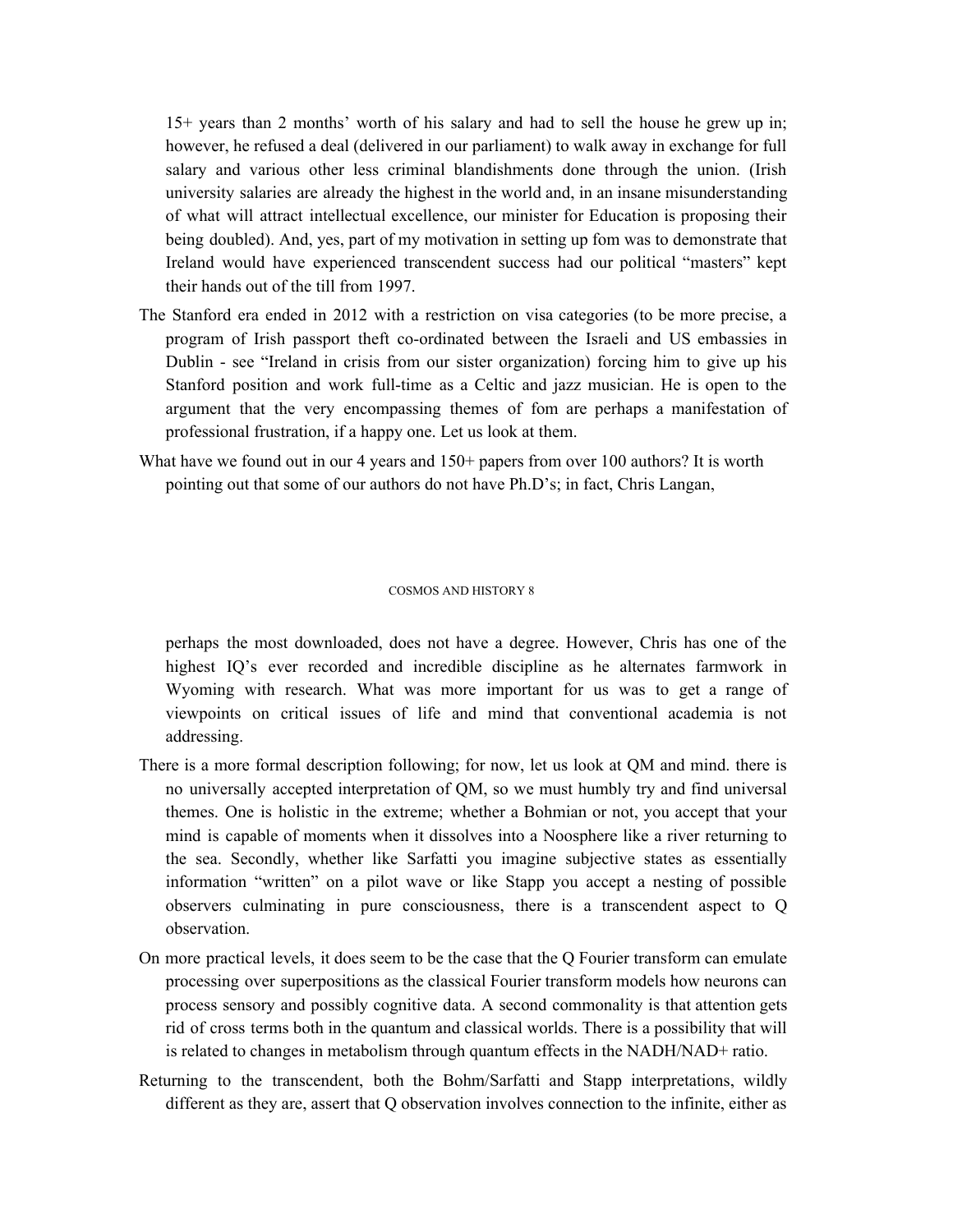a pilot wave or Dirac's wave function of the universe. We certainly have the basis for the kind of new story that can assert the sacred, in essence form a new type of religion. What would it look like?

- It would begin with certain statements about what it is not. It is not an Abrahamic faith. It does not think you can talk to God. In fact, it would argue that the opium of the people encouraged this delusion precisely because we tend to narrate to ourselves more intensely when being harassed by powerful sociopolitical forces like a criminal state in what we call the "exigent" realm. To overcome these forces is a very dark noumenal struggle, no less complex than socio-political life itself. .
- It is not Advaita. In fact, Advaita is an ideal religion for a criminal state which wishes to tell its subjects that its crimes and impositions are not real, It also suits that criminal state to inculcate in children the delusion that this narrative is being heard by an Abrahamic God – intriguingly, a point made with a straight face by Carly Fiorina in her abortive presidential run who likened God to the SIRI server that handles over 100 billion requests a year! Advaita and other creeds are brilliantly parodied in the documentary "Kumare" in which a New Yorker of Indian parentage creates a new cult,

#### SEAN O NUALLAIN 9

while pointing out the suspect interpretation of Tantra that attracts a certain caliber of

guru. Moreover, it is not a recipe for violating freedoms in our societies as the Abrahamic faiths, being theocratic in essence, always threaten to do. In fact, it regards these freedoms as sacred as also is a rule of law with private property inheriting its nature from civil society understandings. It is not sectarian or racist; we use the "Celtic" banner precisely because the Celtic Christian church – uniquely – converted without force.

- It is not in favour of the current dispensation in which in almost eschatological fashion remuneration is going to those providing carriers and manipulating that exchange term we call "money" instead of those producing art, science and critique (aka "content). In the 1990's Saul's "Voltaire's Bastards" argued presciently that what we er experiencing was the dismantling of an order that had been painstakingly created after WW2, one in which opportunity and equality flourished side by side. Again, this type of process, while being rationally defensible, may also be viewed as sacred precisely because – apart form its intrinsic value – it is currently against the grain of paid-for economic thought.
- What are we in favor of? We were compelled to give this some thought as Bionoetics was registered as a religion in California where unaccredited third-level institutions are illegal. A first issue is clearly the celebration of the order in nature which begot us, a celebration that forms the core of most religions. Ceremonies for initiation (like baptism and marriage) are best performed in a religious context, and it is a fact that the Abrahamic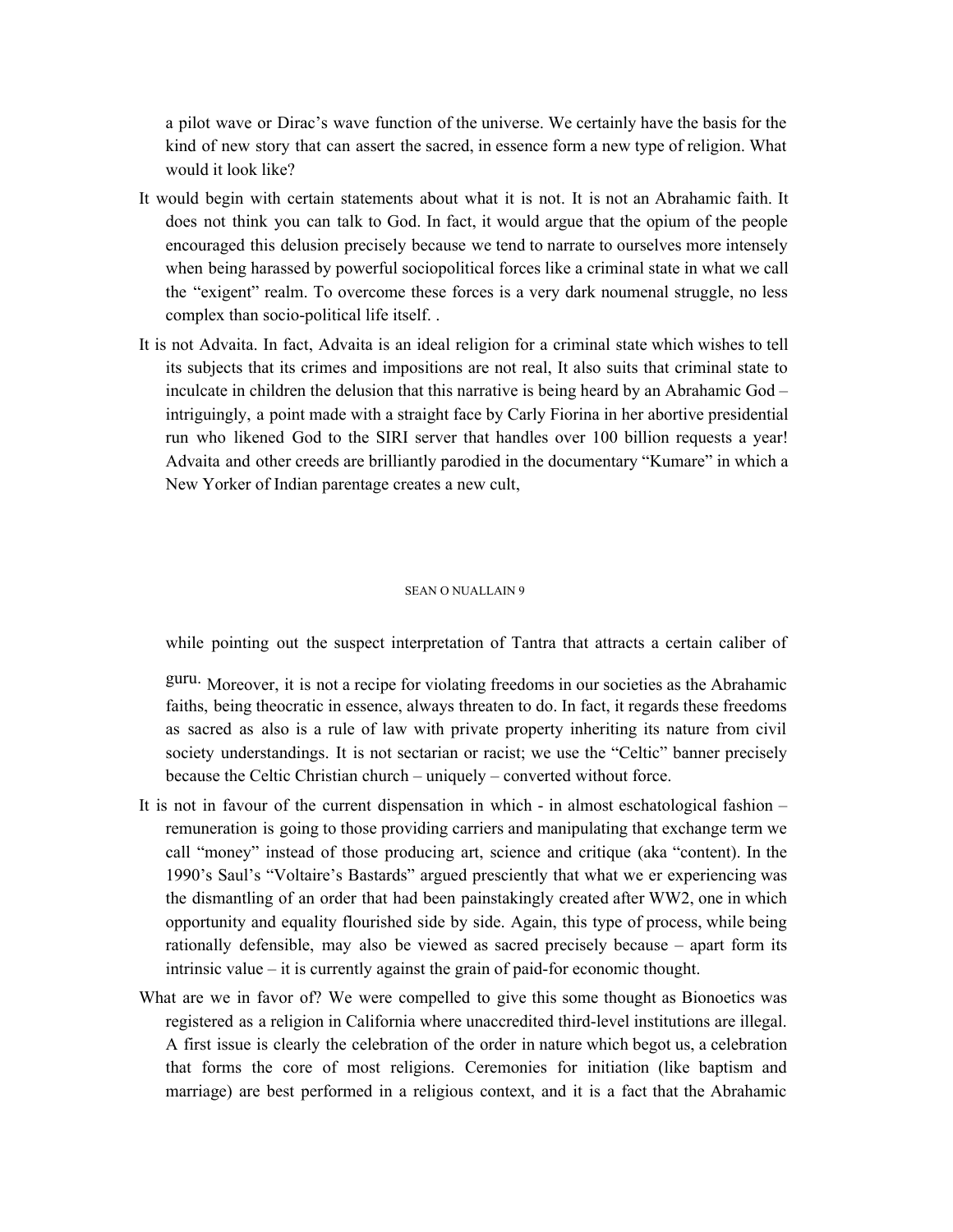God has the best venues – usually in city centers. Ceremonies for our oneness with nature have been proposed by neo-pagans and certainly we need something better than bread transubstantiation.

- From our work, we have imported transcendence, ontology, will and metabolism into scientific discourse. Avoiding the reaps of psychologism and logicism means our neuroscience is the most veridical in the world. A critical issue is the distinction between exigent and genuinely transcendental experience. Such writers as Jon Kabat Zinn are perceptively parsing our experience and isolating the eternal subject. That is indeed a sacred task.
- Another is due to the fact that will involves invocation, with a truly numinous capacity to change reality in QM. The "Jesus prayer" – incessant repetition of "Lord Jesus, have mercy on me, a sinner" – seems to be standard pietistic irrelevancy at first glance. Its esoteric use is completely other – it has noting to do with Christ, but is rather an incantation to make the feelings and intellect cohere so that true presence can awaken.

The MK-Ultra and other projects, led by the CIA's Gottlieb, attempted to break up

### BIONOETICS 10

the psyche by confounding the intentional expectations that Freeman termed "preafference". Transcendence is an entirely benign contradiction of these intentional expectations initially by observing oneself in meditation emerge as one of many disparate phenomena. QM allows us think of this as the Absolute knowing itself – momentarily and imperfectly –through us.

- Meditation instructors universally tell us not to expect it to last (as the gamma coherence cannot last). However, here is a root experience for a new faith. And way of life. It can be extended to situations where indeed one attempts to become free of one's subaltern, intersubjective status in the exigent realm but that is usually the result of a very long, political struggle, worthy in its complexity of John le Carre.
- Ultimate reality, then is seen as low entropy, subject/object undifferentiated, vast, impersonal, initially as fugitive as a quantum fluctuation and now a cosmos in becoming. We are vehicles for it to know itself, and this process can be exemplified in meditation. In dance (like the Billy Eliot character) we sometimes disappear; so also in sport "in the zone" and in love. It is fair to say that sex involves experiencing te world so much as the other that chastity is required of real seekers.
- There are several ways into the Bionoetics framework, considered as the study of knowing encompassing enough to cater for knowledge that is not simply cognitive, and they are summarized again in my "Ireland" paper.. One might ask that if everything is relative to consciousness, in that it is apprehended consciously, surely we should simply study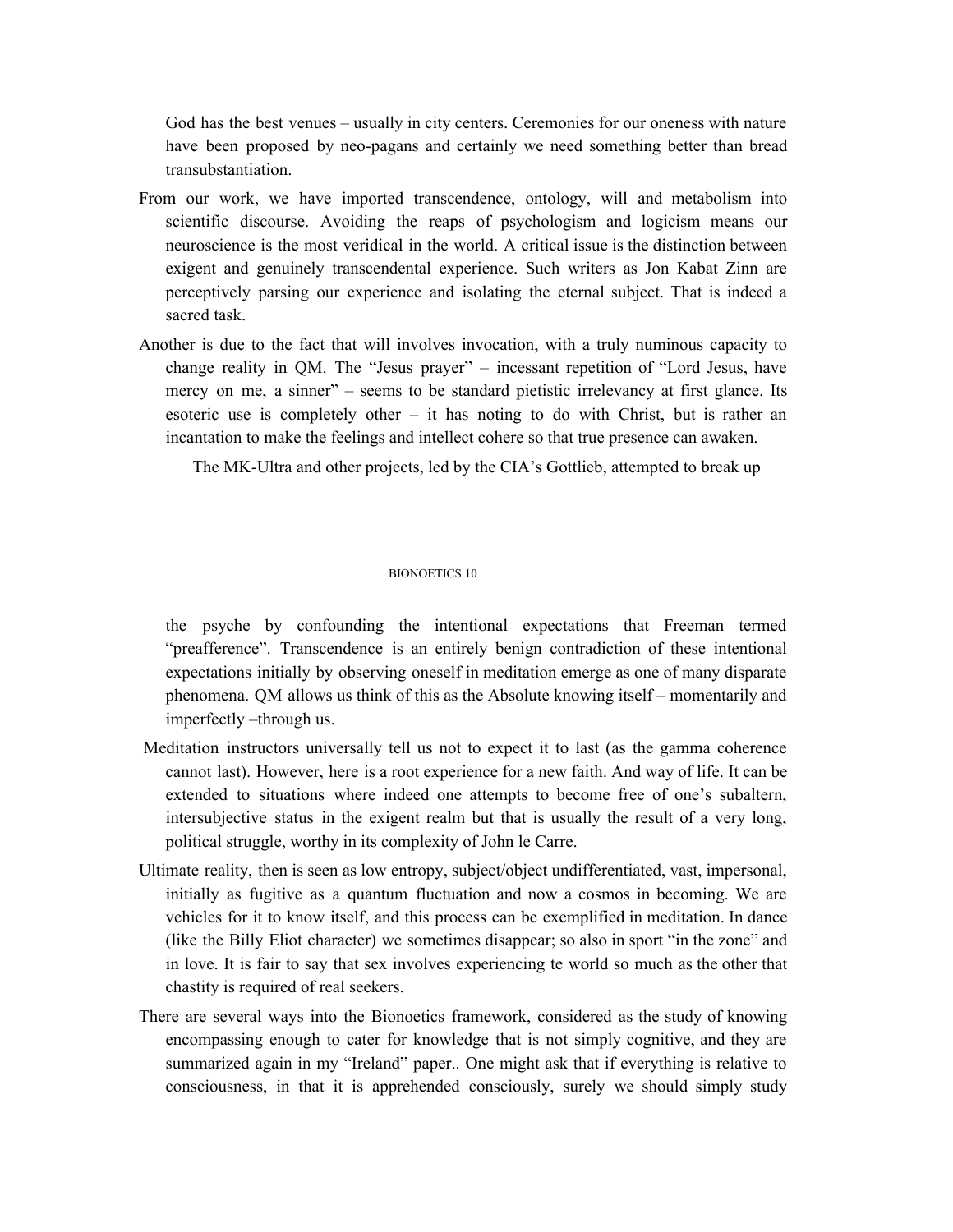consciousness? More prosaically put, and more in keeping with conventional academic discourse, surely psychology can inform us about the entities that mind deals with (that would be the world) as a natural consequence of explaining mind?

- Alternatively, we might decide that, since math can afford the most elliptical and veridical description of Reality/the world, surely we should defer to the descriptions in math physics? On the other extreme, we might argue that the spectacularly ordered cosmos (and particularly the biosphere as Gaia) revealed over the past half-century might usher in another God, fully as transcendent, immanent, exigent and awesome as that "Revealed" to Abraham, Moses and Mohammed? The true genius of the Semitic religion is ironically that it became portable, perhaps because the exile required it to be written down. Holy places exist in reality, but more powerfully and universally when deterritorialized
- We may prefer to begin with Cartesian meditations. Unlike our French predecessor, we may prefer to think of entities that are independent of consciousness (like digestion and sensations), relative to it (voluntary action) and transcendent to it. In fact, we may prefer to start at a level even more basic than Descartes; mind and world *simpliciter*, whether experience is involved or not.

#### SEAN O NUALLAIN 11

- There are two orthogonal classifications of mind/world relations. The first distinguished between coupled, intentional and "determinative" mentation. Coupled mentation covers a gamut from tropism (if that can ne called mentation as early psychologists argued), through intersubjective social behaviour, subaltern power relations, etc and reflects co-variance of processes interior to the organism with those outside. This can be as simple as chemical homogeneity between the external and internal environment, or as complex as echolalia and political conformity.
- Intentional mentation, on the other hand, is *a fortiori* the stabilization of a far-fromequilibrium neural process by an object in the environment. FOM takes as true the neurodynamical account of the brain , which construes mind in terms of the language of chaoplexity. The mind lines up hypotheses, which are differentially confirmed or not by the environment, This is beyond the intersubjective to the authentic; beyond the subaltern to the Bewusst (politically radicalized); beyond sensorimotor action-reaction to the paradox of egocentric movement in an allocentric environment.
- So we can conceive of sensorimotor loops, like those simulated in the Roomba vacuum and other iRobot products, as culminating in primitive "intentionality" in which a far-from-equilibrium neurodynamic system is stabilized by and object in the environment. Adapting a Kantian term, we can call the search for a veridical subject and object relation a "noumenal" one. It may not be conscious. Crossing to the cognitive level, the Cartesian meditations domain, we ultimately end with a similar path through the noumenal to a state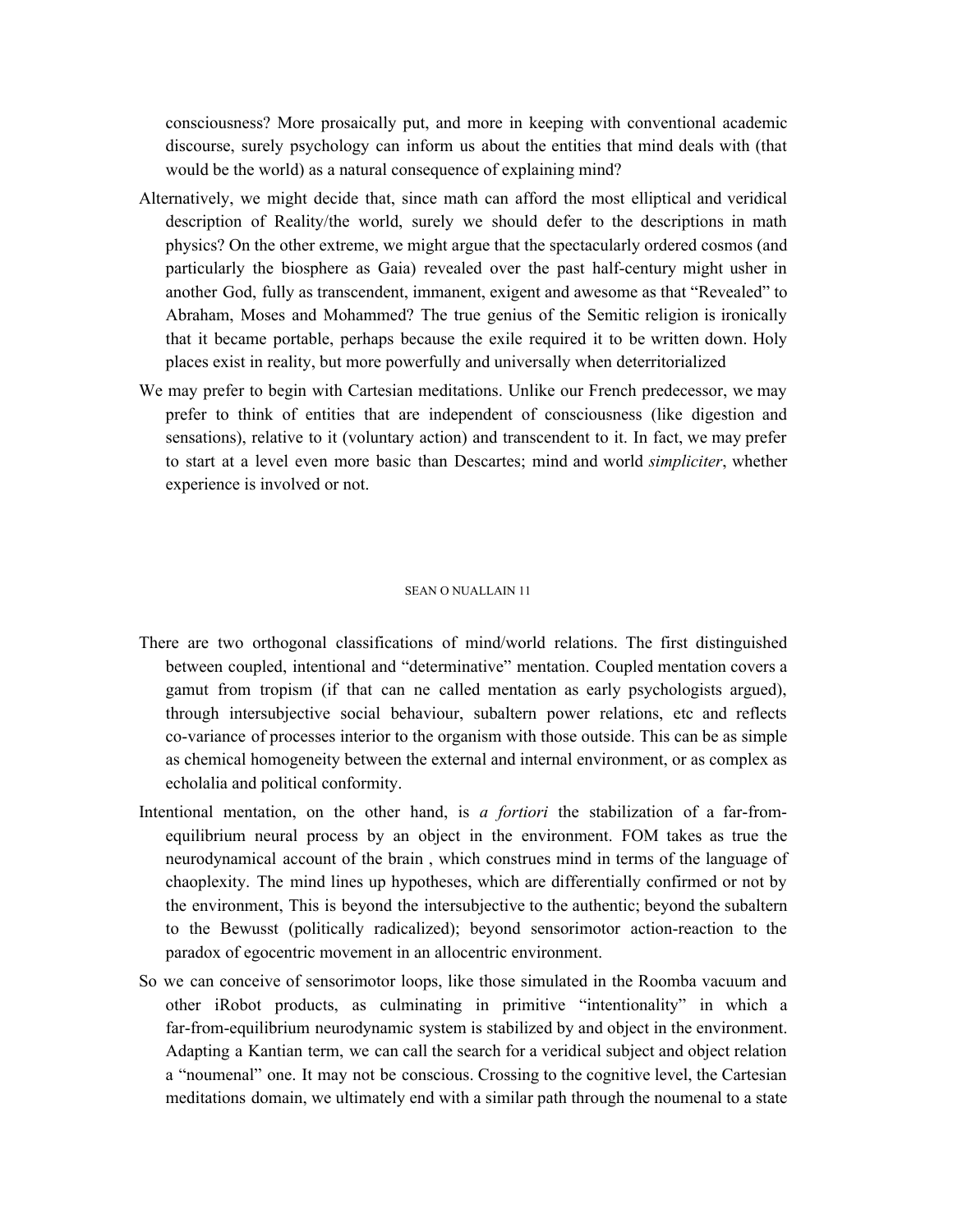of being in which the terms" authentic", "enlightened", "flowing" are appropriate. Finally, using the "unreasonable effectiveness" of math in the "noetic" realm, we culminate in what Unruh calls "determination", ultimately changing a reality previously construed as "objective".

- Our two sets of categories, then, are coupled, intentional and "determinative" on the one hand and sensorimotor, cognitive and noetic on the other. We posit a noumenal process in which the coupled becomes intentional and the noetic becomes determinative We know from QM that in certain restricted circumstances mentation actually does involve a "reality distortion filed" in which both present and past realities can be changed and this we call "determinative". It is the moment when the noumenal also becomes numinous, the idea from Karl Otto that hitherto "external" has subjective qualities, and unpacking its consequences will keep our best minds busy for decades.
- Fritjof Schuon and other "traditionalists" argued that the central truths of religions are still true, but the art of transubstantiating a host has been lost. Controversial; what we do know is that architectural masterpieces from that period are still standing, and a la Koln cathedral show mastery of earthquake damage attenuation. For example, builders at New Clairvaux monastery near Chico, Ca, USA, have floundered while

#### BIONOETICS 12

trying to replicate the work of master masons of the past The determinative may be a new category of mentation, originating in QM, or may reflect a facility formerly achieved by groups in states of emotional sacred frenzy.

- In any case, nobody is yet predicating determinative capacities of AI systems. It is possible that Q computing may be achieved as Google and others achieve Qubit coherence times in milliseconds. That does not facilitate the ability to mentate as humans, with their billions of years of evolution, achieve in asking questions of nature in a manner that, as von Neumann established and Stapp expanded on, involves a mapping from matter to disincarnate mind in conjunction with superposition and algorithms like the quantum Fourier.
- Secondly, the ignoring of ontology by modern science has led researchers to use techniques on genetics that are too primitive even for chaotic physical systems. Ironically, the treatment of the brain as precisely that – a chaotic physical system – affords a perspective that not alone explains the timing of neural firing, gives flesh to the abstract notion of "intentionality", but also could well clean up the quagmire that has loosed \$6 billion on brain imaging in 25 years without a single therapy emerging. In short, we predict that the approach we use with syntax explicit in genomics, metabolism featured (again explicitly) in accounts of gene-expression, and dynamical systems used in neuroscience will help cure diseases, particularly currently intractable ones like diabetes and Alzheimer's.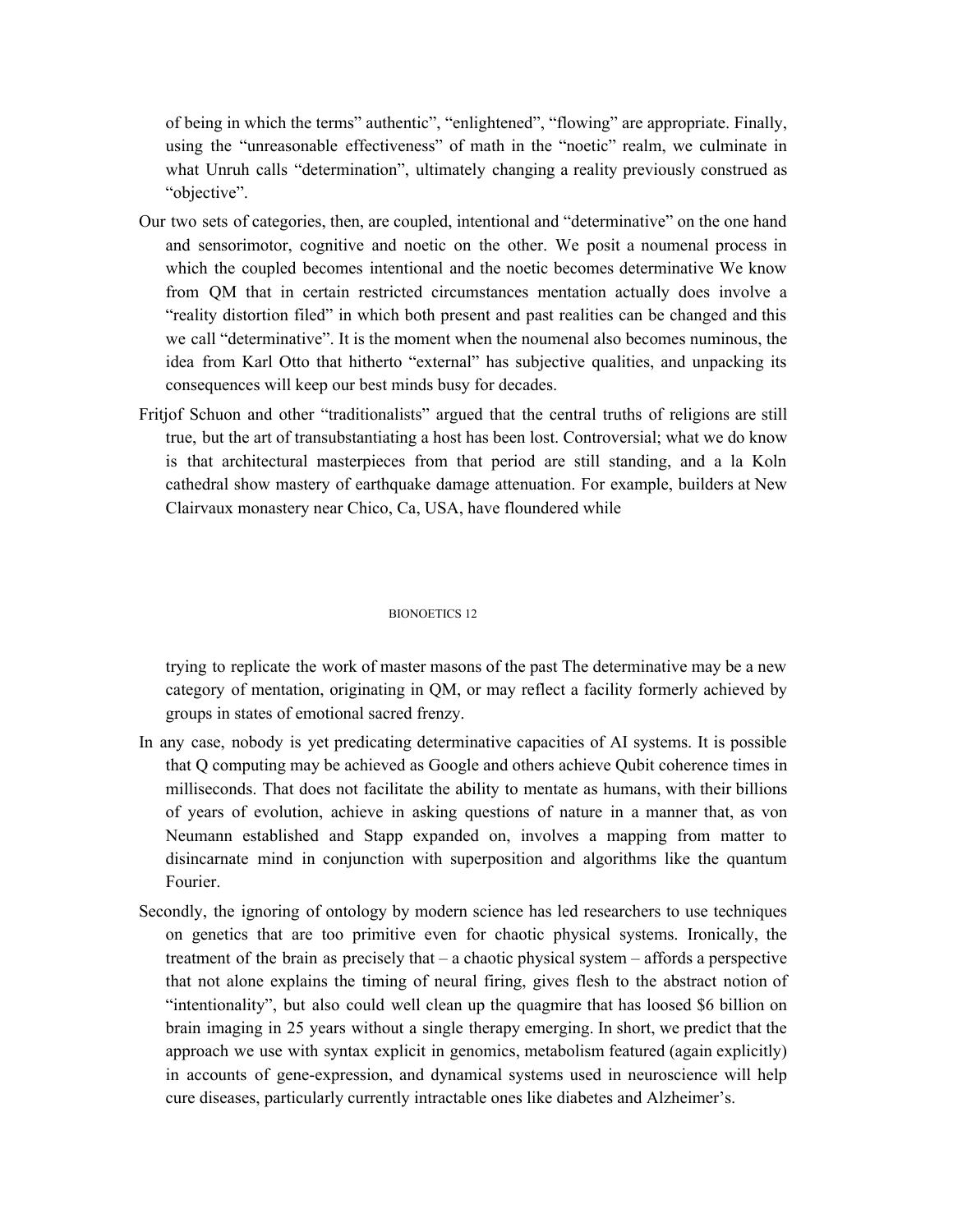- Moreover, while the jury will remain out if clearly not cloistered on which interpretation of quantum mechanics (QM) will prevail, two facts will remain salient. One is that QM observation involves a free choice, thus opening the door to free will, and dualism. Secondly, both the Bohmian and Von Neumann/Stapp interpretation of QM involves a choice that is informed by, and has consequences for, the wave function of the universe. On a less ethereal level, it has yet to be pointed out that, just as attention "collapses" the wave function in QM by dispensing with quantum entanglement, so it also decorrelates informational fluctuations at the classical neural firing level. Human choice seems intrinsically causal. Indeed, as my "Babel" paper suggests, it can change states of affairs in the past; the noumenal becomes truly numinous.
- The second issue the founder agonized over is tertiary education, and how properly to institutionalize it. Briefly put, a school becomes a university if, having enunciated a view, the instructor gives resources to the students to refute this view. Likewise, having explained a technique, he can point to alternative pedagogy for this technique. On no account should students be punished for independence of mind, and it is easy to publish every key instructor- student interaction.

We have a companion prize-winning free online university (universityofireland.org)

#### SEAN O NUALLAIN 13

which with its .com companion was originally set up to parody the commercialization of tertiary education; then the situation in Ireland went beyond parody to the antinomial.. It is only a slight exaggeration to state that university education is currently a project to dumb down gifted students, choose the most obsequious as free labour grad students, and encumber the rest with sufficient debt to make them anxious corporate drones.

In 2017, we taught for academic credit up to Ph.D level at the universities of Siena, Berkeley and CIIS. We do not wish to be accredited ourselves as it is neither transparent nor peer-reviewed. If the description of Bionoetics above interests you, and you would like to master the knowledge required to understand it in detail, we invite you to enroll. Many thanks to Cynthia, John Kelly, the participants in all fom events, and all the others who made this fantastically underfunded series possible. Much of the work for the last 3 fom's was done on a 2005 laptop in Carrie Estill's house in Ouistreham, France and this volume is dedicated to her. We regret to say Carrie passed away in late 2017; and therein lies a tale.

She was the victim of a very aggressive cancer but had it been diagnosed properly she would be still with us. Specifically, exploratory surgery found an ovarian cancer cell near her chest and the major invasive surgery was done on the basis she had ovarian cancer. In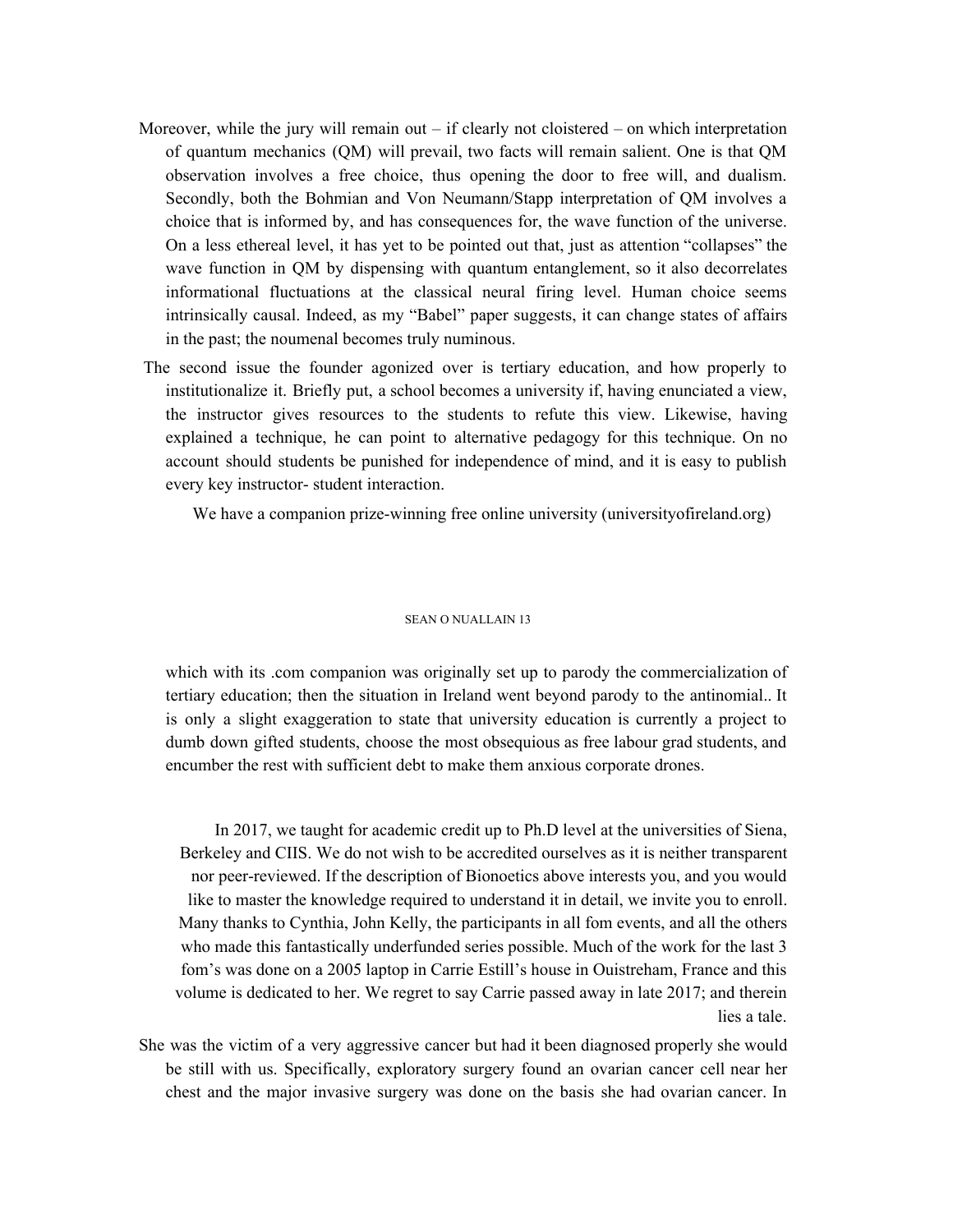fact, it had originated in the appendix and metastasized to the ovaries; more aggressive surgery, like she would have received in the USA, and computational linguist Dr Carrie Estill would still be with us.

- This tragic incident exemplifies what fom is trying to say about context. Currently, there is no theory of metastasis that works; indeed, a liver donor whose melanoma had remised decades before gave his donee friend melanoma. Our framework proposes that all gene expression, like linguistic behaviour, has symbolic (ie formal grammar/gene expression) operational (world knowledge/metabolic context) and ontological (self as object/immune recognition) components.
- Moreover, cancer is aneuploid ie all cancers show irregular numbers of chromosomes a la Down's syndrome. Finally, modeling environments should reflect the fact that the genome, like LISP, is homoiconic ie programs and data have the same form. How many others have to die the excruciating death that Carrie suffered before the science begins to reflect the complexity of nature's design?

# WEEKLONG INTENSIVE IN TUSCANY, APRIL 16-22 2018 THE FORM WITHIN; FOM MEETS GESTALT

While poor as churchmice, we are planning (subject to sufficient donations) the following

#### COSMOS AND HISTORY 14

residential intensive, and can guarantee full board in a beautiful place. Please contact university of reland  $\omega$  gmail.com with a CV if you believe you can contribute to 3 days of discussion followed by grant-writing strategizing as we can't keep going as before. ;

- While "The form within" was the title of our colleague and mentor Karl Pribram's intellectual autobiography, it also catches the impetus in the Gestalt tradition's search for an immanent ordering principle. In this workshop, we intend to do justice not only to the better-known Koffka and Kohler, but the problem-solving approach of Wertheimer, the field approach of Kurt Lewin, and the visceral psychodynamics of Fritz Perls.
- We group the week with respect to the following topics; fields; the self; posthumanism; theory in biology, religion and meta- religion; deep ecology; healing; meditation and open discussion. The format is 3 days of intensive discussion among 10 invited residents. Others for a fee may come and audit this section, which will be filmed. We expect to offer paid residential placements to suitably qualified applicants for this 3 days. In the last 4 days, we intend to arrive at consensus positions on topics suggested by the earlier discussions, positions that will inform grant proposals.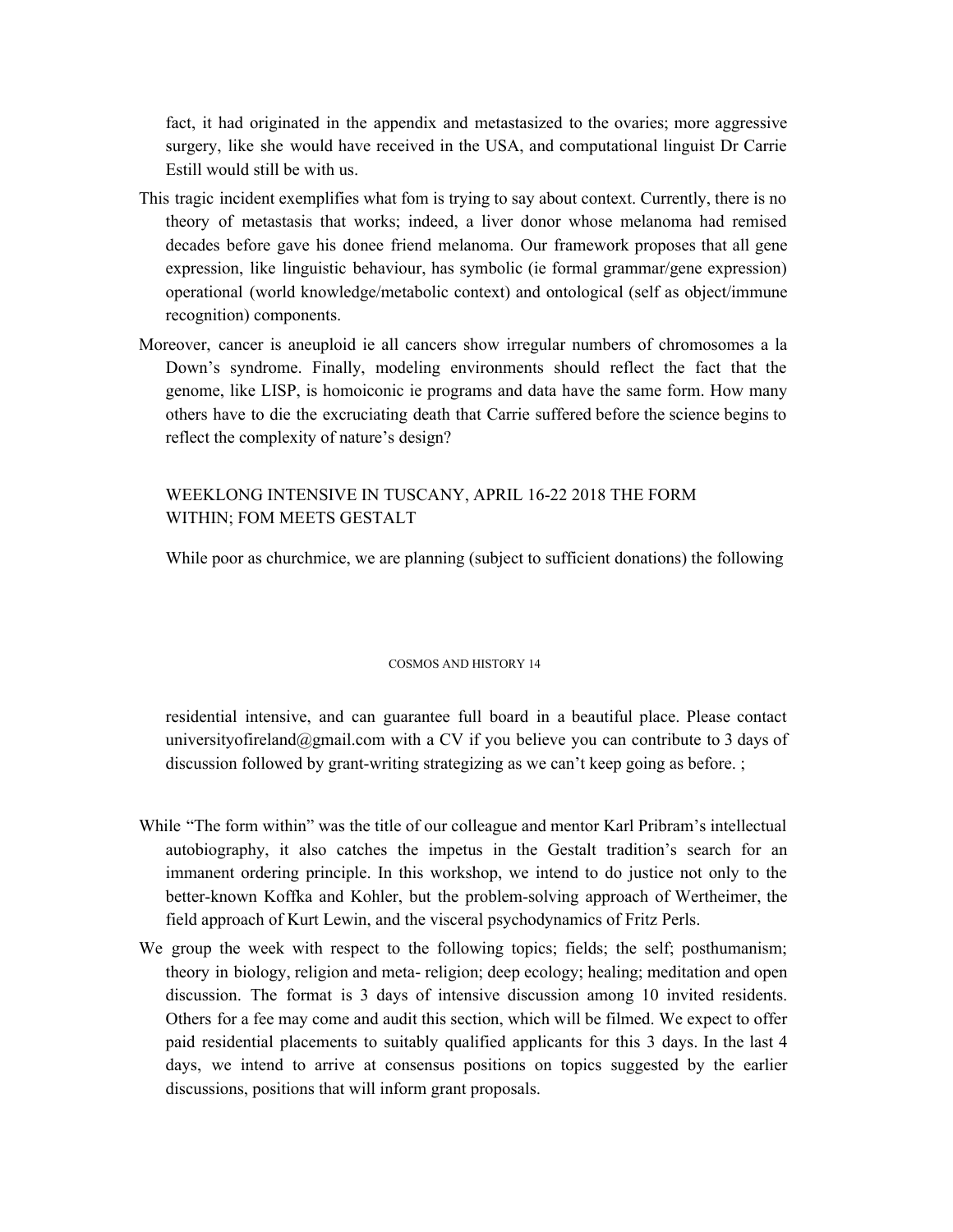Here is an outline of each of the topics;

## *Fields*

It is a commonplace that Maxwell formalized Faraday's intuitions about fields; what is less well-known is that what we know as Maxwell's equations are in fact due to Heaviside, who reduced the variables from 16 to 4. Moreover, the current attack on the wave/particle duality in QM is suggestive of a new field approach.

Yet that is only the start. The biofield has been an fom pre-occupation. From the Gestalt side, Lewin sought to describe social situations in field terms.

## *The self and consciousness*

"What is the self?" asked Kierkegaard. It is not, he argued, the relation of this entity to itself; it is the fact of its self-reflexivity. We hope to throw a little more light on this! In particular, the recent Western Advaita fad neglects the fact that classically science needs a clear subject-object cleavage. It is interesting that Wertheimer's "rho-relations" concept subject-object immediacy is an exceptional event, rather like "authentic existence".

It has become acceptable to think in terms of a cognitive immune reaction compressing the gigabits of data assailing us every instant as intrinsic to our experience of self. Yet the metaphysics of classical QM gives us alternative traction. Moreover, for Perls, a raw expression of one's Buddha nature was the only satisfactory response to this

#### SEAN O NUALLAIN 15

questioning, as the actress Nathalie Wood found out.

- Part of the problem with Consciousness studies has been the insistence that biological systems already have observer status. Wilczek argues that this point is critical and that QM awaits a theory of conscious awareness; http://ctpweb.lns.mit.edu/physics\_today/phystoday/QuantumTheory.pdf
- Ironically, this may grant the psychologists too much credit. The critical step may be when we have intentional systems (a la Aquinas and Brentano) with a formal power  $\geq$ = standard arithmetic. At that point, Gödel incompleteness, nonrecursive sets, and much else kick in. The alternative is granting observer status to Schrodinger's cat, paramecia, etc. and this, while perhaps absurd, is happening in Consciousness studies.
- Another alternative is of course completely dispensing with observers through spontaneous localization, or whatever mechanism involving decoherence is bought to bear. This may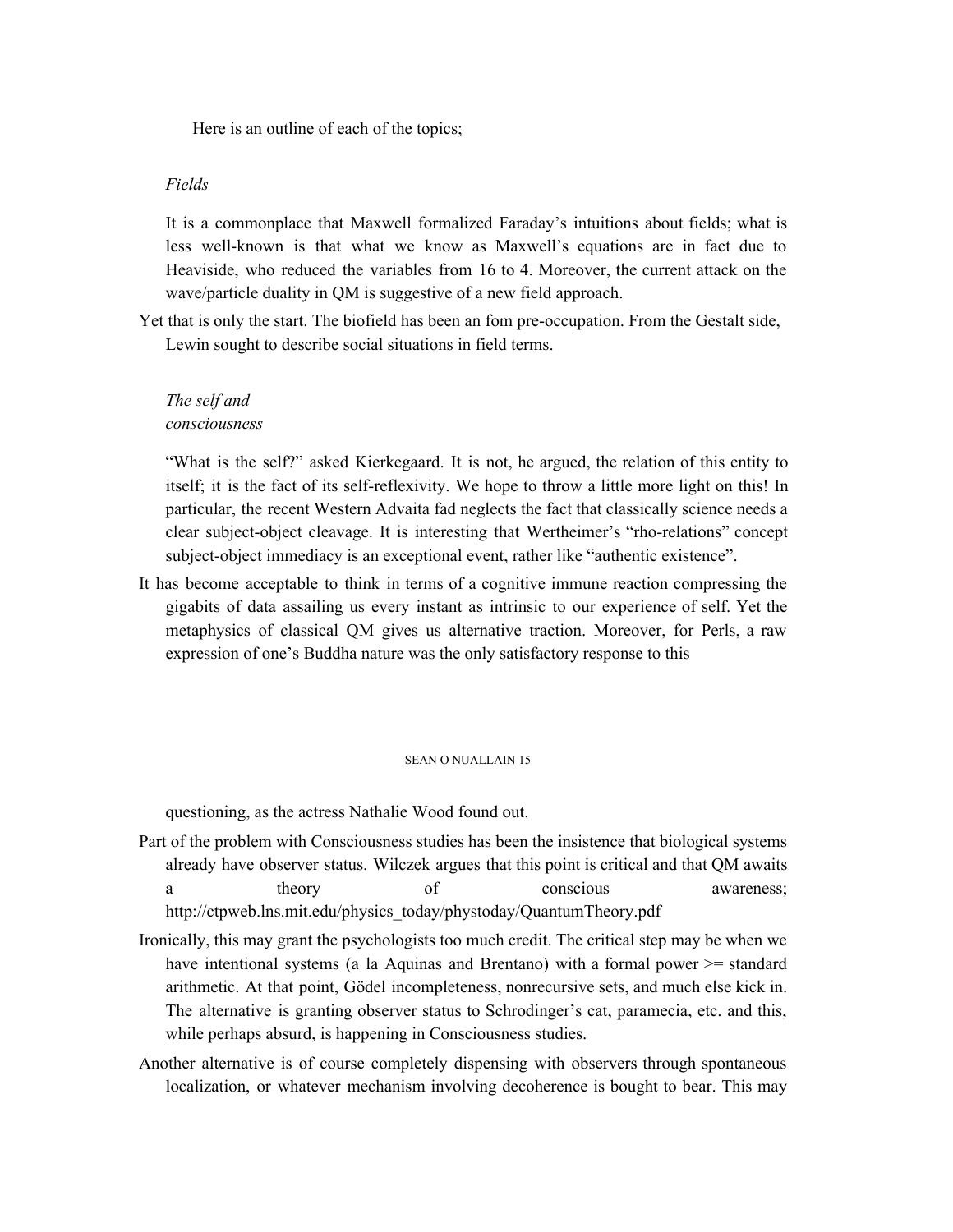or may not work n math, but also dispenses with the very fact of observation that undergirds science. As indeed it undergirds responsible human behaviour

## *Posthumanism*

The dystopia of Bladerunner with omnipotent corporations pushing humans to the periphery and then over the edge seems much more likely to come to pass than a decade ago. We will together watch this movie and its sequel and discuss the AI scare in all its manifestations.

# *Healing (Riccardo Zerbetto/ Tania Re)*

Health has always been a major fom/Bionoetics topic and the estate has hosted many therapeutic interventions by Riccardo and Tania.

## *Biology*

Several decades before the HGP was initiated, a diverse group of scientists, convened by Conrad Waddington held 4 conferences at the Villa Serbelloni, on Lago di Como to tackle the troubling lack of theory in biology. (Waddington was the major figure in the 1940 - 1970 range uniting developmental biology of the organism with genetics).

The solutions they proposed were various, from an untroubling emphasis on hierarchy to a reinstatement of Aristotelian material and final causality to a network- based approach to the interaction of metabolism and genetic code. It is fair to say that the HGP to its  $cost$ and that of the public who paid for it – ignores these guidelines. Is it time for a fresh period of reflection?

#### BIONOETICS 16

- Biosemiotics has arguably gone into perhaps irretrievable schism between "code biology"? and Peirceans. A common idea that both sides could agree with is that while Kripke may be correct that syntax is not intrinsic to physics, it is certainly intrinsic to Biology.
- It is unfortunate that "Biolinguistics" is taken as a subject name to exemplify the existence of syntax and semantics in Biology. "Bionoetics" is proposed to add to theoretical Biology syntax, semantics and function as well as formal and material causation in addition to the efficient causation in classical physics, and much else. The general view envisaged is consistent with the "great chain of Being" with ontological chasms between the quantum and classical physical, the biological, the intentional and the potential existence of other